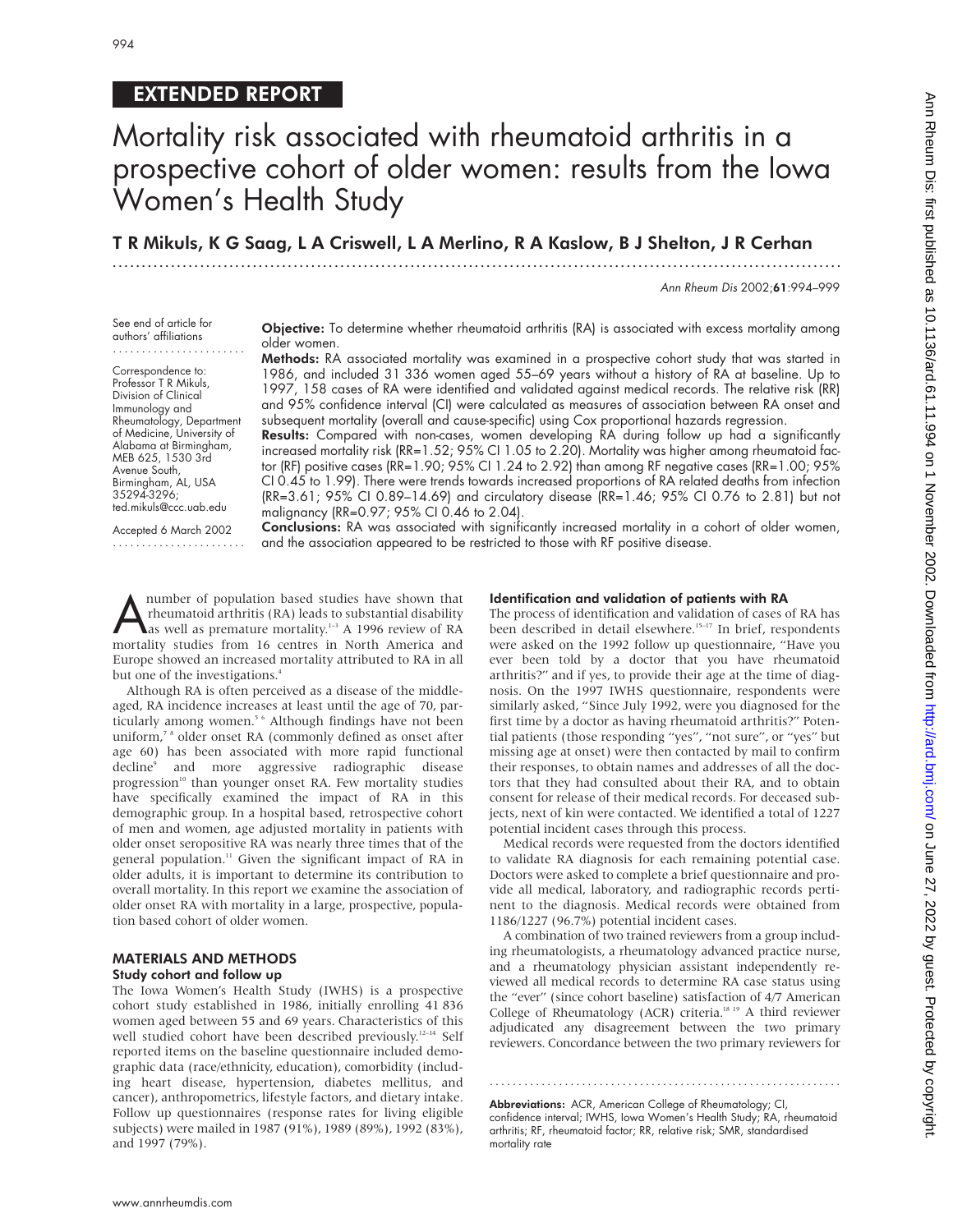

Figure 1 Validation process for potential incident cases of rheumatoid arthritis in the Iowa Women's Health Study, 1986–97.

case validation was 90.6% (κ=0.92 for interobserver reliability). Any diagnosis of "definite RA" provided by a board certified/ eligible rheumatologist was also considered a validated case.

Disease onset was defined as the first date of an RA symptom subsequently leading to the satisfaction of ACR criteria or a rheumatologist's diagnosis of RA. Women with onset of RA symptoms before 1 January 1987 were considered prevalent cases and excluded from the analysis. Women with self limited arthritis (for example, viral arthritis) or who had alternative diagnoses, such as gout, were also excluded. Review of the 1186 sets of records resulted in 158 validated cases of RA. Clinical characteristics of the 158 patients with RA were obtained from medical record reviews and questionnaires completed by the respondents' doctors.

### Determination of vital status

Vital status was ascertained by several methods. Firstly, participant identifiers (name, address, social security number, birth date, and maiden name) were linked by computer to death certificates at the State Health Registry of Iowa for 1986–2000. This was supplemented by death reports received in response to the follow up surveys sent in 1987, 1989, 1992, and 1997. The vital status of non-respondents to the follow up surveys was identified by linkage to the National Death Index. It has been previously estimated that this method accurately identifies approximately 99% of all deaths in this cohort.<sup>20</sup> Underlying causes of death were coded according to the International Classification of Diseases, ninth and tenth revisions (ICD-9 and ICD-10). For deaths occurring in Iowa, underlying causes of death were assigned by the Iowa Department of Health. For deaths outside Iowa, a trained nosologist assigned causes of deaths. Causes of death were further classified in the following categories of greatest interest based on previous studies of RA mortality<sup>1-3</sup>: (*a*) infections (ICD-9 (or ICD-10 equivalent) codes of 001–139, 320–322, 480–487); (*b*) malignant neoplasms (ICD-9 codes 140–208), and; (*c*) diseases of the circulatory system (ICD-9 codes 390–459).

### Exclusions

Figure 1 summarises the cases validated and excluded. From the original cohort of 41 836 women, we excluded women

who did not complete either the 1992 or 1997 follow up questionnaires because of death or non-response (n=6201) and those reporting that they had been diagnosed with RA before 1 January 1987 (n=2102). The remaining exclusions (n=2197) included women who were lost to follow up  $(n=53)$ , refused further participation  $(n=162)$ , refuted their original "yes" response on the 1992 or 1997 survey subsequent to contact (n=843), failed to meet case criteria after a review of the records (n=1028), reported incident RA but failed to provide consent for examination of medical records (n=70), or for whom records were not provided  $(n=41)$ . This left a final analysis cohort of 31 336 women, including 158 incident cases and 31 178 non-cases.

#### Statistical methods

Each woman accumulated person-years from the date of receipt of the 1986 baseline questionnaire to the date of death or, if censored, until a common closing date of 15 October 2000 (the last date of death recorded as of March 2001). To describe the association between the development of RA and mortality (overall and cause-specific), we calculated relative risks (RRs) and 95% confidence intervals (CIs) using Cox proportional hazards regression.<sup>21</sup> We modelled survival as a function of age rather than time-in-study because age is a better predictor of survival than the length of follow up in this type of analysis.<sup>22</sup> To account for the fact that RA diagnosis occurred after the study began, the development of RA (a dichotomous predictor variable) was modelled as a time dependent variable.

Multivariable Cox models were constructed to adjust for variables potentially confounding the association between RA and mortality. Covariates chosen a priori included smoking history (never, former <20 pack-years, former >20 packyears, current <20 pack-years, current ≥20 pack-years), alcohol use (none, <3 g/day, ≥3 g/day), education (<high school, high school graduate, vocational/some college, and  $\geq$ college graduate), body mass index, and the presence of any of four comorbidities at baseline (hypertension, heart disease, cancer, or diabetes mellitus). We also adjusted for daily decaffeinated coffee consumption (none,  $\leq 1$  cup/day,  $\geq 2$  cups/day) because of its association with RA onset in this cohort.<sup>16</sup> In subgroup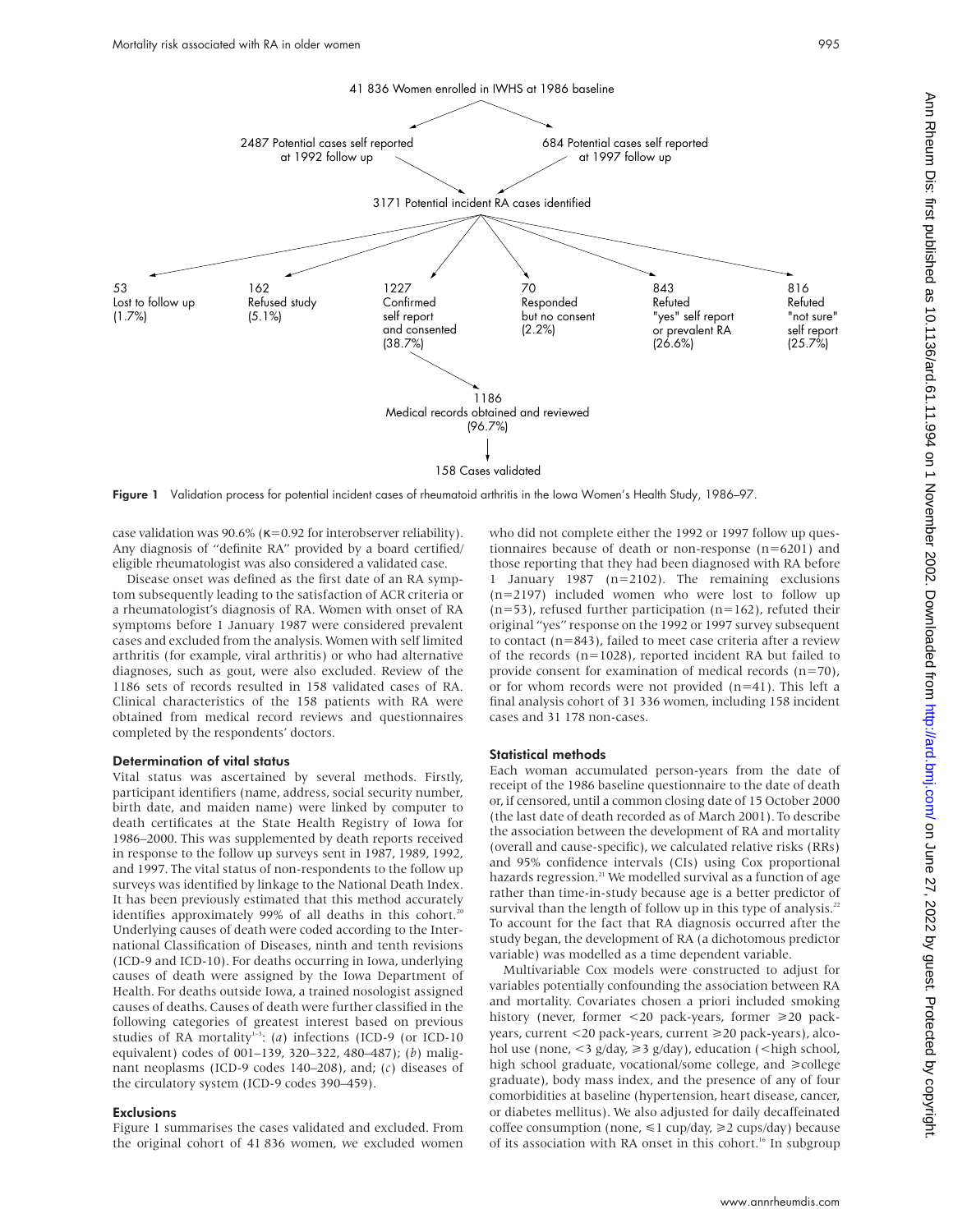|                                                                               | <b>Patients</b><br>$(n=158)$ | Non-patients*<br>$(n=31178)$ |
|-------------------------------------------------------------------------------|------------------------------|------------------------------|
| Age (years), mean (SD)                                                        | 61.1(3.9)                    | 61.5(4.2)                    |
| Body mass index $(kg/m2)$ , mean (SD)                                         | 26.8(4.6)                    | 26.8(4.9)                    |
| White subjects (No (%))                                                       | 157 (99)                     | 30636 (99.4)                 |
| Education (%)                                                                 |                              |                              |
| <high graduate<="" school="" td=""><td>23(15)</td><td>5351 (17.2)</td></high> | 23(15)                       | 5351 (17.2)                  |
| High school graduate                                                          | 72 (46)                      | 12997 (41.7)                 |
| Vocational education/some college                                             | 44 (28)                      | 8475 (27.2)                  |
| $\geq$ College graduate                                                       | 19(12)                       | 4291 (13.8)                  |
| Alcohol (%)                                                                   |                              |                              |
| Never use                                                                     | 87 (55)                      | 17087 (54.8)                 |
| $<$ 3 g/day                                                                   | 26 (16)                      | 5754 (18.5)                  |
| $\geq 3$ g/day                                                                | 45 (28)                      | 8337 (26.7)                  |
| Smoking status (%)                                                            |                              |                              |
| Never smoked                                                                  | 88 (57)                      | 20593 (67.0)                 |
| Former smoker                                                                 | 32(21)                       | 5968 (19.4)                  |
| Current smoker                                                                | 34 (22)                      | 4176 (13.6)                  |
| Decaffeinated coffee consumption (%)                                          |                              |                              |
| None                                                                          | 59 (37)                      | 13669 (43.8)                 |
| $\leq 1$ Cup/day                                                              | 44 (28)                      | 9653 (31.0)                  |
| $\geq 2$ Cups/day                                                             | 55 (35)                      | 7856 (25.2)                  |
| Comorbidities (%)                                                             |                              |                              |
| Diabetes mellitus                                                             | 6(4)                         | 1559(5.0)                    |
| Hypertension                                                                  | 60 (38)                      | 10750 (34.5)                 |
| <b>Heart disease</b>                                                          | 11(7)                        | 2374 (7.6)                   |
| Cancer                                                                        | 10(6)                        | 2652 (8.5)                   |

Table 1 Demographics at the time of the 1986 baseline survey. Iowa Women's Health Study

\*Denominator as noted with the exception of missing data for race (346 non-patients), education (64 non-patients), and smoking (441 non-patients and four patients).

analyses we examined the association between the development of rheumatoid factor (RF) positive RA and mortality; subjects with unknown RF status ( $n=12$ ) were assigned to the RF negative group. All analyses were conducted using SAS for Windows, version 8.0 (SAS Inc, Cary, NC).

# RESULTS

Between 1 January 1987 and 31 August 1997, 158 women in the cohort with no history of RA in 1986 developed incident RA. RA diagnosis was based on either cumulative satisfaction of ACR RA criteria (n=146, 92% of the total cases) and/or diagnosis by a rheumatologist (n=139; 88% of the total cases). During an average follow up period of 13.4 (SD 1.5) years, 30 patients (19%) and 3646 non-patients (11.7%) had died. Table 1 summarises the demographic and other relevant baseline characteristics for patients and non-patients. With the exception of smoking history and decaffeinated coffee use, there were no striking differences in these characteristics between the two groups.

Table 2 shows the clinical characteristics of the 158 validated cases of patients with RA. The average age of onset was 68 years (range 57–79). A significant proportion of the patients (nearly 90%) were seen by a rheumatologist. About 60% of the patients with incident RA ( $n=97$ ) had RF positive

disease. The average time between receipt of the baseline survey and RA diagnosis (defined as the date of first symptom onset) was 6.1 (SD 3.0) years.

Table 3 shows the univariate and multivariable adjusted hazard ratios, reflecting the associations of RA and covariates with mortality. After adjusting for multiple potential confounding variables, there was a significant and positive association between RA onset and mortality (RR=1.52; 95% CI 1.05 to 2.20). This effect appeared to be restricted to women with RF positive disease (RR=1.90; 95% CI 1.24 to 2.92 *v* RR=1.00; 95% CI 0.45 to 1.99 for RF negative RA). These results were unchanged when subjects with either unknown RF status or those without cumulative ACR criteria were eliminated from the analysis (data not shown).

Table 4 shows the proportion of deaths of patients and non-patients from infection, malignant neoplasm, and circulatory disease and the cause-specific hazard ratios. Specific ICD-9 (or alternatively, ICD-10) codes were not available for two (7%) of the 30 patient deaths and 122 (3.3%) of the 3646 non-patient deaths. Non-significant trends towards increased mortality from infection (RR=3.61; 95% CI 0.89 to 14.69) and circulatory disease (RR=1.46; 95% CI 0.76 to 2.81) were seen among women with incident RA compared with nonpatients. In contrast, there was no trend towards an RA

|                                             | All patients<br>$(n=158)$ | $RF + (n = 97)$ | RF- or unknown<br>$(n=61)^*$ |
|---------------------------------------------|---------------------------|-----------------|------------------------------|
| Age at onset (years), mean (SD)             | 67.8(4.9)                 | 67.4(4.7)       | 68.4(5.1)                    |
| Average time from onset to diagnosis        |                           |                 |                              |
| (months), mean (SD)                         | 13.4(21.7)                | 14.4 (23.6)     | 11.9(18.4)                   |
| Number of ACR criteria satisfied, mean (SD) | 4.6(1.1)                  | 5.0(0.9)        | 4.0(1.2)                     |
| Rheumatoid nodules (%)                      | 14.2                      | 16.6            | 10.2                         |
| Radiographic bone erosions (%)              | 49.7                      | 46.9            | 54.2                         |
| RA diagnosed by a rheumatologist (%)        | 89.7                      | 87.6            | 93.2                         |

ACR, American College of Rheumatology.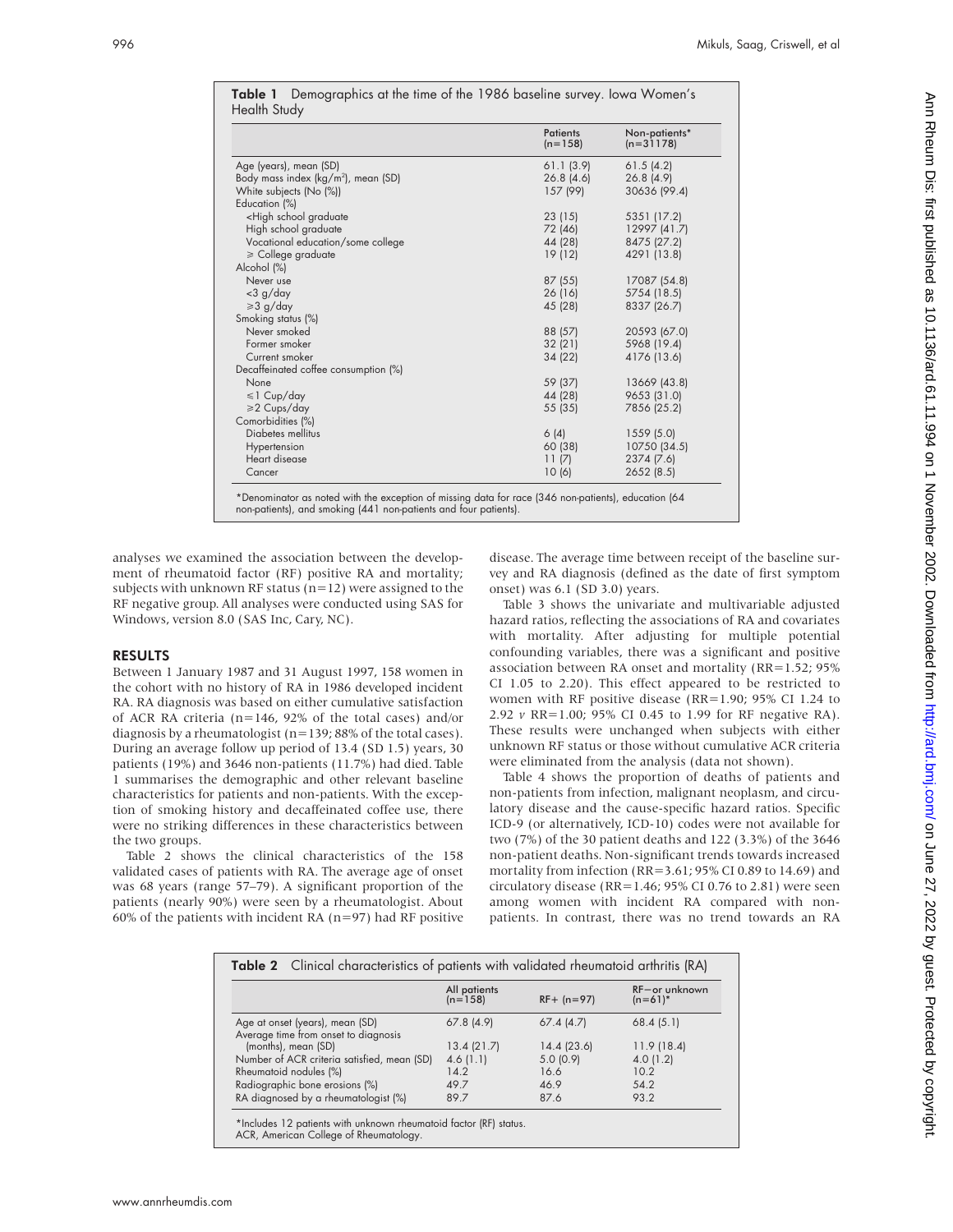Table 3 Relative risks (RR) and 95% confidence intervals for the associations of rheumatoid arthritis (RA) and self reported comorbidities with mortality, Iowa Women's Health Study, 1986–2000

|                   | Age adjusted |              | Multivariable adjusted* |              |
|-------------------|--------------|--------------|-------------------------|--------------|
|                   | <b>RR</b>    | 95% CI       | <b>RR</b>               | 95% CI       |
| RA (all cases)    | 1.76         | 1.23 to 2.53 | 1.52                    | 1.05 to 2.20 |
| Seropositive RA   | 2.16         | 1.42 to 3.29 | 1.90                    | 1.24 to 2.92 |
| Seronegative RA   | 1.17         | 0.59 to 2.34 | 1.00                    | 0.45 to 1.99 |
| Hypertension      | 1.40         | 1.32 to 1.50 | 1.28                    | 1.19 to 1.37 |
| Diabetes mellitus | 2.58         | 2.34 to 2.85 | 2.20                    | 1.97 to 2.44 |
| Heart disease     | 1.84         | 1.68 to 2.02 | 1.63                    | 1.48 to 1.80 |
| Cancer            | 1.69         | 1.54 to 1.86 | 1.59                    | 1.44 to 1.74 |

\*Adjusted for all variables in the table in addition to education, alcohol use, smoking history, body mass index, and daily decaffeinated coffee consumption.

Table 4 Cause-specific mortality among subjects with and without rheumatoid arthritis, Iowa Women's Health Study, 1986–2000. Results are shown as No (% of total at risk)

| Cause of death*                    | Patientst<br>$(n=156)$ | Non-patients<br>$(n=31056)$ | Relative risk‡ (95% CI) |
|------------------------------------|------------------------|-----------------------------|-------------------------|
| Infection                          | 2(1)                   | 106(0.3)                    | 3.61 (0.89 to 14.69)    |
| Diseases of the circulatory system | 9(6)                   | 1254 (4.0)                  | 1.46 (0.76 to 2.81)     |
| Malignant neoplasm                 | 8(5)                   | 1380 (4.4)                  | 0.97 (0.46 to 2.04)     |
| Other                              | 9(6)                   | 784 (2.5)                   |                         |

\*Infections include conditions with ICD-9 (or ICD-10 equivalent) codes of 001–139, 320–322, 480–487. Malignant neoplasms include ICD-9 codes 140–208, while diseases of the circulatory system include ICD-9 codes 390–459.

†Subjects were excluded from the analysis if data for ICD-9 code were missing (two patients and 122 non-patients). ‡Calculated using Cox proportional hazards regression (multivariable adjustments for comorbidity,

education, smoking history, alcohol use, body mass index, and daily decaffeinated coffee consumption).

related increase in mortality from malignancy (RR 0.97; 95% CI 0.46 to 2.04).

# present at the time of diagnosis. Both erosions and nodules have been associated with earlier mortality in RA.<sup>26</sup>

# **DISCUSSION**

In this prospective cohort study of older women, RA was significantly associated with increased mortality. This risk appeared to be restricted to women with RF positive disease. Trends towards increased mortality from underlying infection and circulatory disease, but not malignancy, corroborated findings from previous RA cohorts.<sup>1-3</sup>

Our results contrast with those from two recent prospective cohort studies<sup>23 24</sup> of younger patients that showed no association between RA and mortality. This difference may be due to differences in the study groups. Compared with the IWHS cohort, participants in those studies were younger and about one third of the participants were male. It is noteworthy that in a recent pooled analysis of RA mortality studies, Ward observed a mean standardised mortality rate (SMR) of  $1.7<sup>25</sup>$ an estimate that approximates our results.

In an earlier investigation of mortality associated with older onset RA, Dutch investigators reported an SMR of 2.8 (95% CI 1.6 to 4.1) for older onset RF positive RA and an SMR of 0.5 (95% CI 0.1 to 1.3) for RF negative disease.<sup>11</sup> Using proportional hazards regression, we observed a similar age adjusted mortality risk associated with RF positive disease (RR=2.16; 95% CI 1.42 to 3.29) but no comparable protective trend associated with RF negative RA. This difference may be due to statistical variability or to actual differences in natural history and/or treatment between the two RF negative cohort components. In the Dutch study, for example, the older onset RF negative patients had a mean erosion score of 0 at baseline (range 0.0–0.8) and none had subcutaneous nodules, whereas 10% of the IWHS seronegative patients had rheumatoid nodules and approximately one half had radiographic erosions

In addition to providing age adjusted mortality rates, we also adjusted for several potentially important confounding variables. Both cigarette smoking and body mass index have been linked not only to increased overall mortality but also to RA.27–30 In previous analyses of the IWHS cohort, we found that cigarette smoking resulted in a significant twofold increase in the risk of developing RA,<sup>17</sup> whereas body mass index was not associated with RA incidence.15 To eliminate the potential confounding effect of cigarette smoking, we repeated our analysis after eliminating women with any previous smoking history, and our results remained unchanged (data not shown).

The apparent increase in infection and circulatory related deaths parallels findings from several previous RA cohort studies. Higher infection related mortality has been confirmed in three separate longitudinal studies, $1-3$  with relative risks ranging from 5.3 to 14.9, values well within the 95% confidence interval for our observed estimate. Using the United Kingdom National Health Service Central Register,<sup>1</sup> Symmons *et al* reported an SMR of 2.2 for cardiovascular related mortality in RA among men and women. We found a slightly lower relative risk (RR=1.46; 95% CI 0.76 to 2.81), perhaps because our cohort consisted entirely of women who, in general, have lower rates of cardiovascular disease than men. Reports on malignancy associated RA mortality have been inconsistent,<sup>31</sup> and our analysis showed no such association.

The mechanism by which RA exerts its negative impact on survival remains undefined. Several baseline disease measures including RF status,<sup>3 11 26</sup> radiographic erosions,<sup>26</sup> swollen joint counts,<sup>32</sup> nodules,<sup>26</sup> functional disability scores,<sup>32</sup> grip strength,<sup>32</sup> and leucocytosis<sup>33</sup> have all been associated with higher mortality rates. RF status appears to be a particularly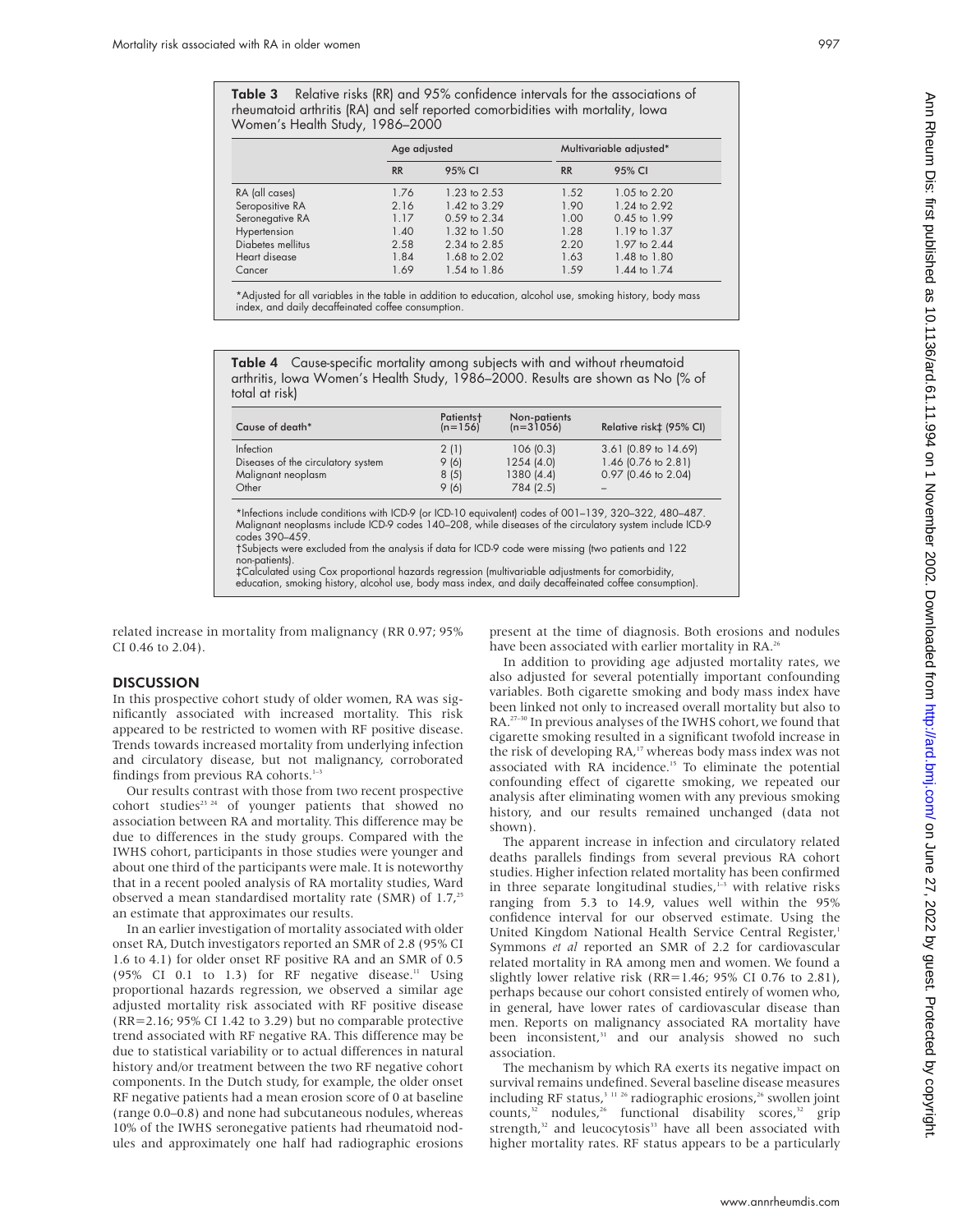salient prognostic factor among patients with elderly onset RA,<sup>11 34</sup> and our analysis showed that nearly all the excess mortality was in the RF positive cases. RF may simply serve as a marker for more active disease; or, alternatively, the differential impact of RF positive and RF negative disease may reflect the substantial overlap between RF negative RA and polymyalgia rheumatica,<sup>35</sup> a condition that has not been associated with increased mortality.<sup>36</sup>

The strengths of this study include the prospective cohort design, rigorous case validation, community setting, and the availability of ample data to control for potential confounders of the association of RA with mortality. A potential weakness is that we did not clinically examine each patient with RA. However, our rigorous case validation methods, including the requirement that all cases meet ACR criteria and/or confirmation by a rheumatologist make substantial misclassification unlikely. A high proportion of our cases were confirmed by a rheumatologist, consistent with the use of subspecialist report as the definitive standard in most studies of diagnostic criteria.<sup>37 38</sup> As shown by several population based studies,<sup>39-42</sup> the use of ICD-9 (and ICD-10) codes from death certificates might have been a potential source of misclassification in our examination of cause-specific mortality.

Non-patients might have developed RA between the dates of the last follow up and the end of the study (either the date of death or the common closing date). Subjects with milder RA or those not seeking medical attention might have gone unrecognised among the non-patient group. However, the extremely large group of non-patients used as the comparison group makes false negatives a substantially less important concern for this analysis. If RA exerts a negative impact on mortality, differential misclassification of non-patients with a more fatal course would lead to a conservative estimate of the true mortality risk associated with RA in this elderly population of women.

The relatively homogeneous nature of the IWHS cohort elderly, predominantly white women, from a single well defined geographic region—may limit the generalisability of our findings. This fact, however, should not overshadow the importance of our results. With the population aging and a disease incidence that increases into the eighth decade of life,<sup>56</sup> RA represents a growing public health problem, especially among elderly women. The potential public health impact in this group is emphasised by the observation that the mortality risk associated with RF positive RA equalled or exceeded hazard rates associated with self reported hypertension, heart disease, and cancer—chronic diseases longrecognised to contribute to overall mortality. Our findings provide important insight into the impact of RA on a demographic group commonly affected by the disease.

In summary, RA was an independent predictor of early mortality among older women, particularly in those with seropositive disease. Future research must focus on identifying modifiable risk factors for mortality in this RA population. Coexistent disease plays a major part in determining RA mortality,<sup>31</sup> and the precise effect of antirheumatic treatment on RA mortality remains incompletely defined. The efficacy of measures targeting disease-specific risk factors and associated comorbid conditions deserves increased attention.

#### ACKNOWLEDGEMENTS

This work was supported by a clinical science grant from the Arthritis Foundation and R01 CA39741 from the National Cancer Institute. Dr Mikuls is supported by a training grant from the ACR and a grant from the Agency for Healthcare Research and Quality. The authors thank Dr A Folsom for his assistance in study design, implementation, and review of the manuscript; Dr RB Wallace for assistance in study design; Mr T Georgou, Ms T Mitchell, and Dr MP Strottmann for performance of chart reviews; and Ms B Myers for assistance with data processing. Lastly, we are indebted to the doctors who so willingly provided copies of medical records, and to the many women from Iowa and their families who continue to participate in follow up evaluations.

#### ..................... Authors' affiliations

T R Mikuls, K G Saag, Division of Clinical Immunology and Rheumatology, Department of Medicine, University of Alabama at Birmingham, USA

L A Criswell, Rosalind Russell Medical Research Center for Arthritis

University of California, San Francisco, Department of Medicine, USA<br>**L A Merlino,** College of Public Health, University of Iowa, USA

- 
- **R A Kaslow, B J Shelton,** School of Public Health, University of<br>Alabama at Birmingham, USA

J R Cerhan, Department of Health Sciences Research, Mayo Clinic, USA

#### REFERENCES

- Symmons P, Jones M, Scott D, Prior P. Longterm mortality outcome in patients with rheumatoid arthritis: early presenters continue to do well. J Rheumatol 1998;25:1072–7.
- 2 Mitchell D, Spitz P, Young D, Bloch D, McShane D, Fries J. Survival, prognosis, and causes of death in rheumatoid arthritis. Arthritis Rheum 1986;29:706–14.
- 3 Wolfe F, Mitchell D, Sibley J, Fries JF, Bloch DA, Williams CA, et al. The mortality of rheumatoid arthritis. Arthritis Rheum 1994;37:481–94.
- 4 Grimstadt-Kvalvik A. Mortality in rheumatoid arthritis. Rheumatology in Europe. 1996;25:9–14.
- 5 Gabriel S, Crowson C, O'Fallon W. The epidemiology of rheumatoid arthritis in Rochester, MN, 1955–1985. Arthritis Rheum 1999;42:415–20.
- 6 Symmons D, Barrett E, Bankhead C, Scott D, Silman A. The incidence of rheumatoid arthritis in the United Kingdom: results from the Norfolk Arthritis Register. Br J Rheumatol 1994;33:735–9.
- 7 Deal C, Meenan R, Goldenberg D, Anderson JJ, Sack B, Pastan RS. The clinical features of elderly-onset rheumatoid arthritis. A comparison with younger-onset disease of similar duration. Arthritis Rheum 1985;28:987–94.
- 8 Terkeltaub R, Esdaile J, Decary F, Tannenbaum H. A clinical study of older age rheumatoid arthritis with comparison to a younger onset group. J Rheumatol 1983;10:418–24.
- van der Heijde D, van Riel P, van Leeuwen M, van 't Hof M, van Rijswijk M, van de Putte L. Older versus younger onset rheumatoid arthritis: results at onset and after 2 years of a prospective followup study of early rheumatoid arthritis. J Rheumatol 1991;18:1285–9.
- 10 Ferraccioli GF, Cavalieri F, Mercadanti M, Conti G, Viviano P, Ambanelli U. Clinical features, scintiscan characteristics and X-ray progression of late onset rheumatoid arthritis. Clin Exp Rheumatol 1984;2:157–61.
- 11 van Schaardenburg D, Hazes JMW, deBoer A, Zwinderman AH, Meijers KA, Breedveld FC. Outcome of rheumatoid arthritis in relation to age and rheumatoid factor at diagnosis. J Rheumatol. 1993;20:45–52.
- 12 Folsom A, Kaye S, Prineas R, Potter J, Gapstur S, Wallace R. Increased incidence of carcinoma of the breast associated with abdominal adiposity in postmenopausal women. Am J Epidemiol. 1990;131(5):794–803.
- 13 Folsom A, McKenzie D, Bisgard K, Kushi L, Sellers T. No association between caffeine intake and postmenopausal breast cancer incidence in
- the Iowa Women's Health Study. Am J Epidemiol 1993;138:380–3.<br>14 **Folsom A**, Mink P, Sellers T, Hong C, Zheng W, Potter J. Hormonal replacement therapy and morbidity and mortality in a prospective study of postmenopausal women. Am J Publ Health 1995;85:1128–32.
- 15 Cerhan JR, Saag KG, Criswell LA, Merlino LA, Mikuls TR. Blood transfusion, alcohol use and anthropometric risk factors for rheumatoid arthritis in older women. J Rheumatol 2001;29:246–54. 16 Mikuls TR, Cerhan JR, Criswell LA, Merlino L, Mudano AS, Burma M, et
- al. Coffee, tea, and caffeine consumption and risk of rheumatoid arthritis: results from the Iowa Women's Health Study. Arthritis Rheum 2002;46:83–91.
- 17 Criswell LA, Merlino L, Cerhan JR, Mikuls T, Mudano AS, Burma M, et al. Cigarette smoking and risk of rheumatoid arthritis among postmenopausal women: results from the Iowa Women's Health Study. Am J Med 2002;112:465–71.
- 18 MacGregor A, Silman A. A reappraisal of the measurement of disease occurrence in rheumatoid arthritis. J Rheumatol 1992;19:1163–5.
- 19 Arnett FC, Edworthy SM, Bloch DA, McShane DJ, Fries JF, Cooper NS, et al. The American Rheumatism Association 1987 revised criteria for the
- classification of rheumatoid arthritis. Arthritis Rheum 1988;31:315–24.<br>20 **Folsom AR**, Kushi LH, Anderson KE, Mink PJ, Olson JE, Hong CP, *et al*. Associations of general and abdominal obesity with multiple health outcomes in older women. Arch Intern Med 2000;160:2117-28
- Cox D. Regression models and life tables (with discussion). J R Stat Soc B 1972;34:187–220.
- 22 Korn E, Graubard B, Midthune D. Time-to-event analysis of longitudinal follow-up of a survey: choice of the time-scale. Am J Epidemiol 1997;145:72–80.
- 23 Lindqvist E, Eberhardt K. Mortality in rheumatoid arthritis patients with disease onset in the 1980s. Ann Rheum Dis 1999;58:11–14.
- 24 Kroot EJA, van Leeuwen MA, van Rijswijk MH, Prevoo MLL, Van 't Hof MA, van de Putte LBA, et al. No increased mortality in patients with rheumatoid arthritis: up to 10 years of follow up from disease onset. Ann Rheum Dis 2000;59:954–8.
- 25 Ward M. Recent improvements in survival in patients with rheumatoid arthritis: better outcomes or different study designs. Arthritis Rheum 2001;44:1467–9.